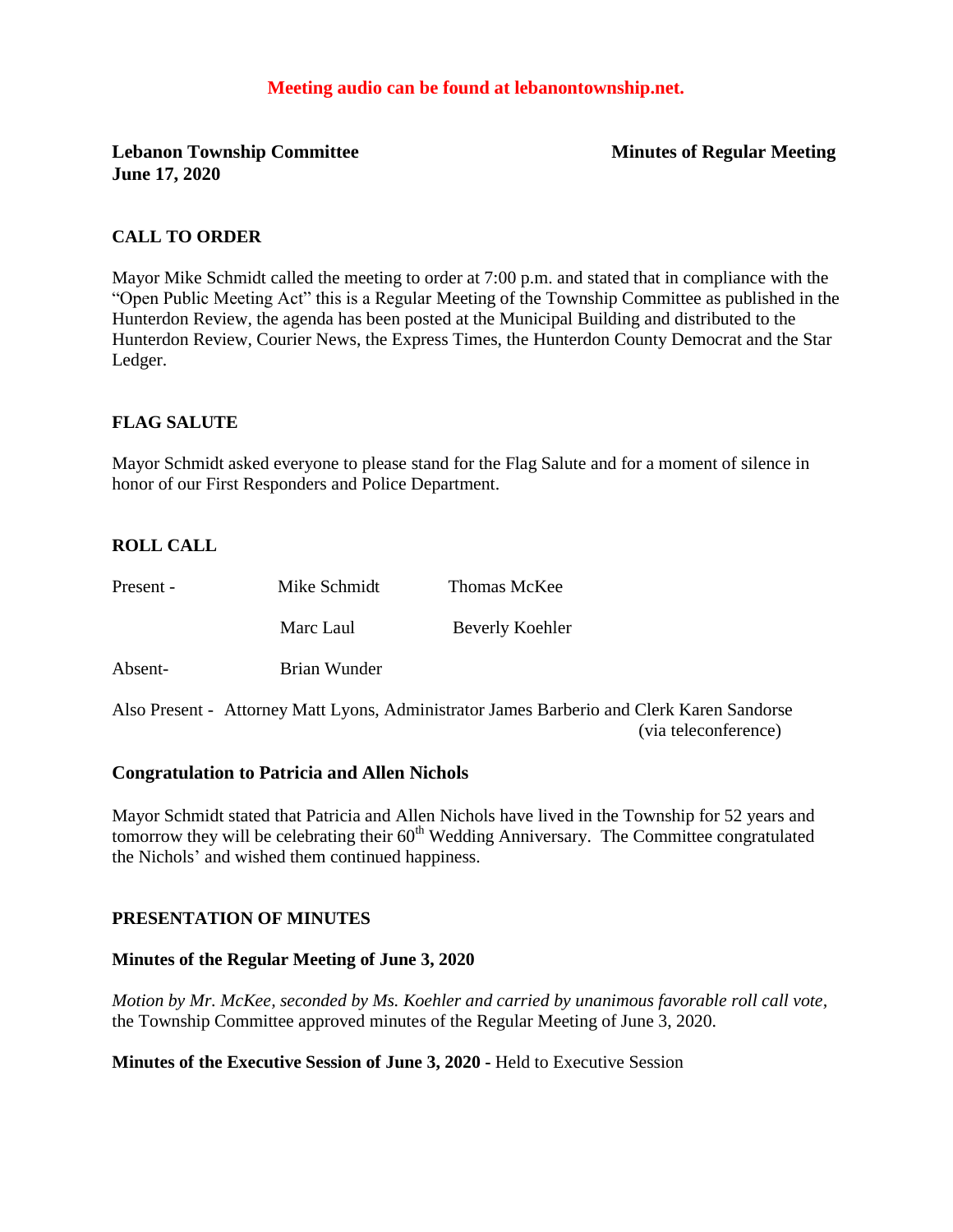LTCM 06/17/2020 Page **2** of **9**

### **PUBLIC COMMENTS – for agenda items only.**

*Motion by Ms. Koehler, seconded by Mr. McKee and carried by unanimous favorable roll call vote,* the Township Committee opened the Public Comment portion of the meeting.

There were no comments from the public.

*Motion by Mr. Laul, seconded by Mr. McKee and carried by unanimous favorable roll call vote, the* Township Committee closed the Public Comment portion of the meeting.

## **RESOLUTIONS**

## **Resolution No. 43-2020 - Authorizing the Clerk to Endorse Outdoor Dining**

*Motion by Ms. Koehler, seconded by Mr. Laul and carried by unanimous favorable roll call vote,* the Township Committee approved Resolution No. 43-2020 as written below.

> RESOLUTION AUTHORIZING THE CLERK TO ENDORSE OUTDOOR DINING PRIOR TO A MEETING LEBANON TOWNSHIP HUNTERDON COUNTY, NEW JERSEY RESOLUTION No. 43-2020

WHEREAS, Coronavirus disease 2019 ("COVID-19") is a contagious and, at times, fatal respiratory disease caused by the SARS-CoV-2 virus; and

WHEREAS, pursuant to Executive Order No. 103, NJ Governor Phil Murphy declared that a Public Health Emergency and State of Emergency exist in the State of New Jersey; and

WHEREAS, Governor Murphy issued Executive Order No. 150 permitting, in part, the resumption of outdoor dining and beverage sales and consumption with restrictions imposed by the New Jersey Department of Health; and

WHEREAS, according to Executive Order No. 150, effective 6:00 a.m. on Monday, June 15, 2020, restaurants, cafeterias, dining establishments, and food courts (with or without a liquor license), bars, and all other holders of a liquor license with retail consumption privileges, collectively referred to as "food or beverage establishments," are permitted to offer in-person service at outdoor areas; and

WHEREAS, on June 3, 2020, the State of New Jersey, Department of Law and Public Safety/Division of Alcohol Beverage Control ("NJABC") issued Special Ruling 2020-10, authorizing a process pursuant to which certain food and beverage establishments may obtain a "COVID-19 Temporary Permit to Expand the Licensed Premises" to include adjacent outdoor areas due to the COVID-19 Pandemic through their local municipalities and the NJABC; and

WHEREAS, such applications must be endorsed by the Municipal Clerk; and

WHEREAS, the issuance of these permits is extremely time sensitive, and endorsements to the NJABC may be needed by an establishment prior to the time that regularly scheduled meetings fall; and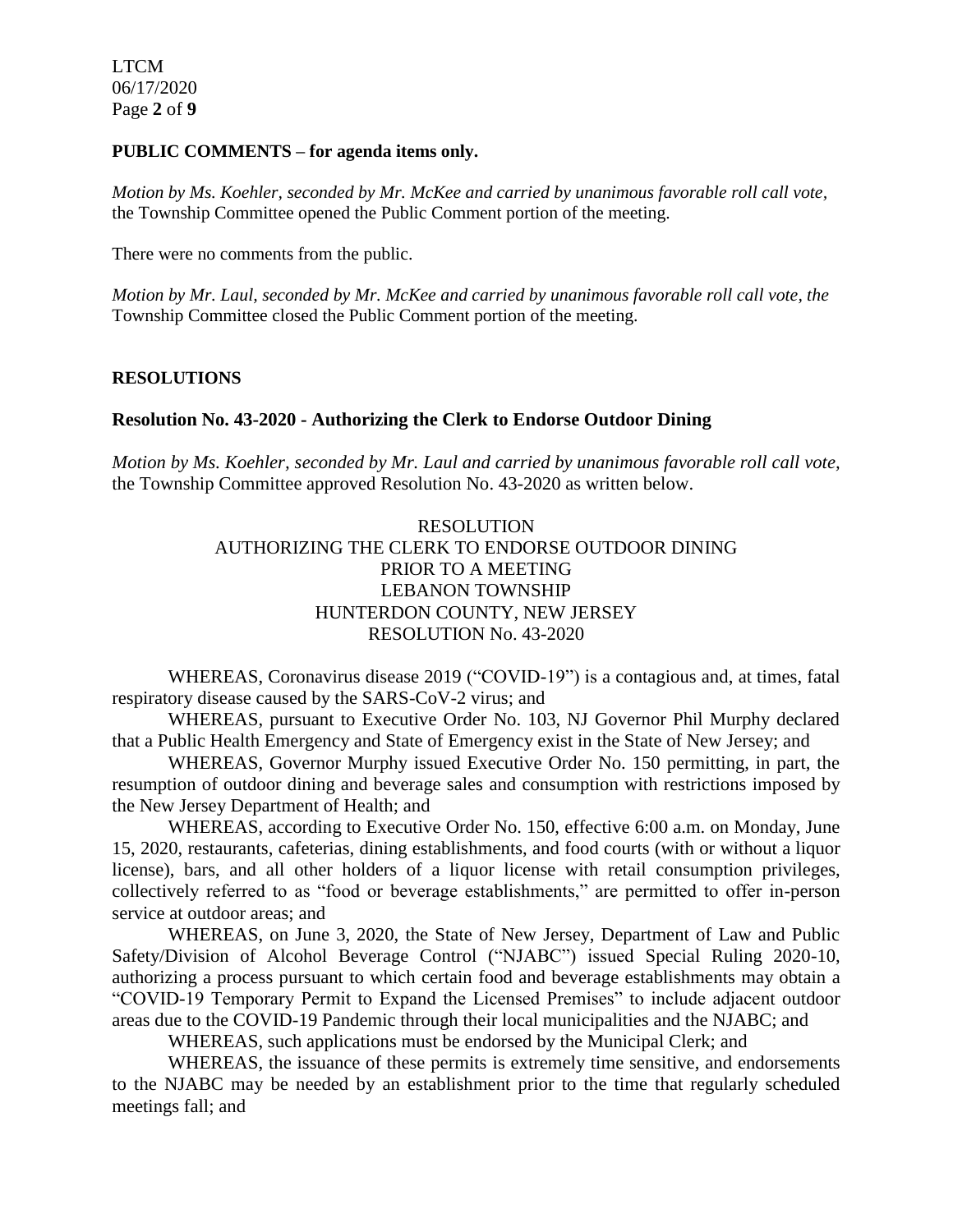LTCM 06/17/2020 Page **3** of **9**

WHEREAS, the Township Clerk has been advised by the governing body that if appropriate, she may provide the endorsements to the NJABC, prior to the time of a scheduled meeting in order to assist business owners during this COVID-19 Pandemic.

NOW, THEREFORE BE IT RESOLVED, by the governing body of the Township of Lebanon, County of Hunterdon, State of New Jersey that the Clerk is hereby authorized to review and issue, if appropriate, endorsements to the NJABC for outdoor dining prior to the same being authorized via resolution at the next regularly scheduled meeting.

### **Resolution No. 44-2020 – Appointing a Tax Collector**

Tabled to Executive Session

### **OLD BUSINESS**

### **Municipal Park Stage/Volleyball Plans**

Mr. Eric Petrik, Chairman of the Park Committee and the Friends of Memorial Park was present.

Mr. Petrik stated that a group of residents started to organize the plans to erect a stage in the park in honor of Pat Schriver. Plans were drawn up and they were trying to break ground prior to the COVID-19 closures.

Mr. Petrik stated that the stage will be located where the current volleyball courts are. Mr. Paul Spatz has agreed to relocate the volleyball courts to a location in front of the concession stand.

Mayor Schmidt stated that the Committee previously authorized Township Engineer Steve Risse to do the engineering work needed for the project. Mr. Risse also obtained the permits from Soil Conservation as required.

Mr. Petrik stated that Mr. Spatz informed him that that project will take approximately 6 days. He will be working on Saturday's only so the relocation of the courts should be completed in less than two months.

Mr. Petrik will reach out to the group that uses the volleyball courts to inform them of the pending work.

Discussion was held on current concepts of the stage and the potential phases of construction for the project.

Mr. Petrik stated that Friends will cover the costs of any materials that cannot be salvaged from the relocation of the volleyball courts.

Mr. Petrik said that he needs to know what the next process is. Mr. McKee said that discussion has to be had on what building permits are required. Mayor Schmidt said that once Friends has the financing together and a full plan, from start to finish, they should present to the Committee for approval*.*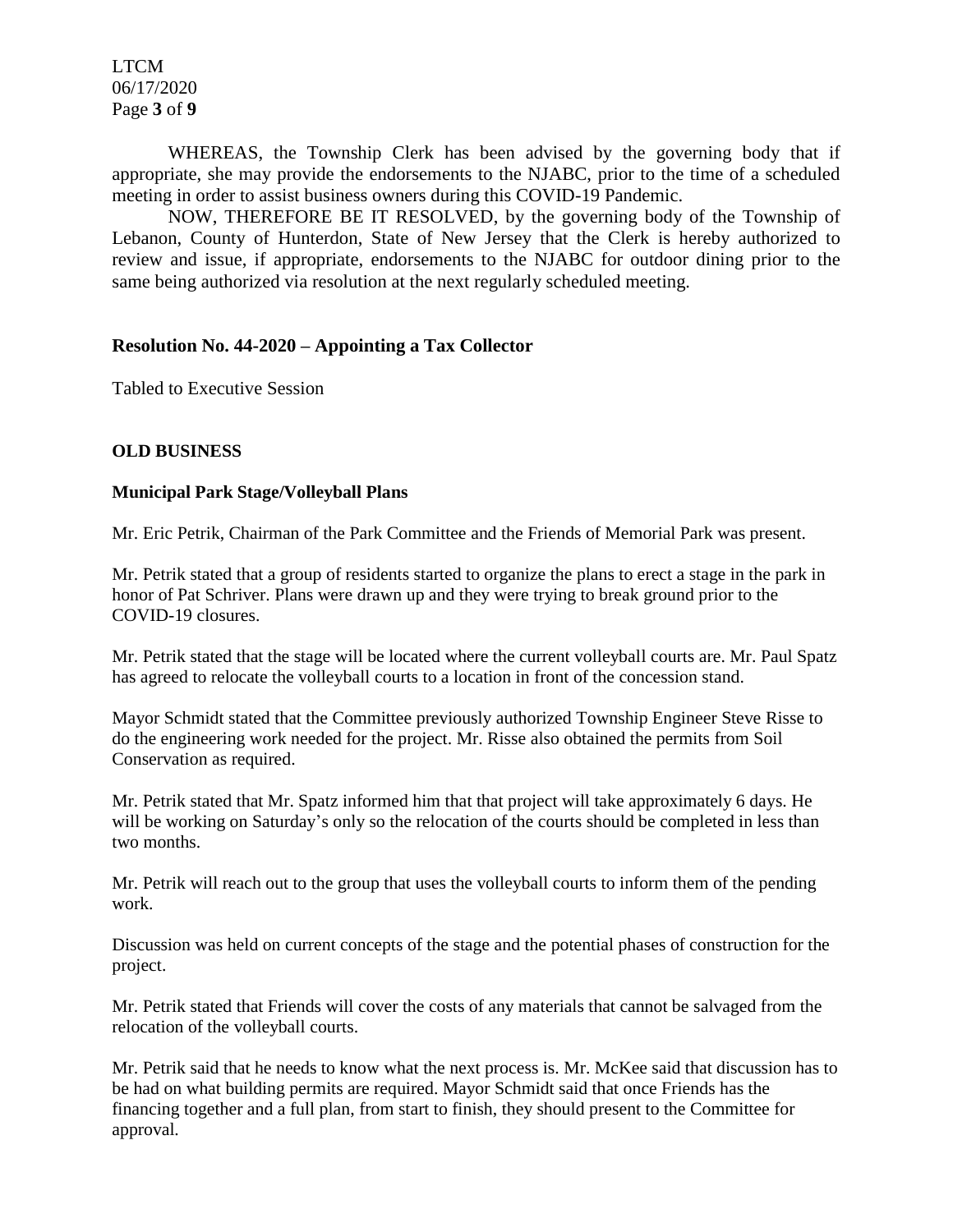LTCM 06/17/2020 Page **4** of **9**

Mr. Petrik said that the goal is to get the foundation for the stage, the timber and the roof done as soon as possible. Local contractors have agreed to complete the finishing work but it may take some time.

Mayor Schmidt said that the next time Friends comes back to the Committee they should be provided with a plan to bring the project to a logical point. They should inform who the contractors are and a timeline. Mayor Schmidt noted that the Committee needs confidence that there will not be a longterm construction site.

Mr. Laul noted that the Committee will need to approve any volunteers that will be working on the project so they will be covered by the Township's insurance.

Attorney Lyons stated that there needs to be a comprehensive timeline. In the segmentation there needs to be proper steps in place if the project should need to be put on hold. Attorney Lyons has concerns with the project being left for any length of time as it could result in an unsafe situation.

*Motion by Mr. McKee seconded by Ms. Koehler and carried by unanimous favorable roll call vote,* the Township Committee approved the Bayer-Risse site plan to relocate the volleyball courts and to complete the excavating work for the construction of the stage.

## **COVID-19 Update**

Mayor Schmidt stated that every other Wednesday there is a conference call with the Mayor's of Morris, Sussex and Hunterdon counties and a member of the Governor's office.

Mayor Schmidt provided the Committee with the information he collected from today's call.

- Indoor gatherings are now allowed at 25% of the capacity of the building/room or 50 people the lower of either one.
- On June 21, 2020 outdoor gatherings will increase to 250.
- One July 3, 2020 outdoor gatherings will increase to 500.
- Interior gatherings will increase on a similar timeline, by percentage of permitted occupancy for a room.
- Playgrounds still need to be closed as they are considered high contact surfaces.
- The intention is that by mid-July all businesses will be open to some level. By Labor Day they are planning that the businesses will be open to a hire capacity. They will not be open to full capacity until there is a vaccine.
- Indoor dining should be permitted between mid-July and Labor Day but will not be up to 100% capacity.

Mayor Schmidt stated that Lebanon Township Municipal Office employees came back to work, fulltime, last Monday. Preparations are being made for the offices to reopen to the public in early July under new rules. Mayor Schmidt noted that the Board of Adjustment is scheduled to resume meetings on June  $24^{th}$  and the annual Dumpster Day will be held on June 27, 2020.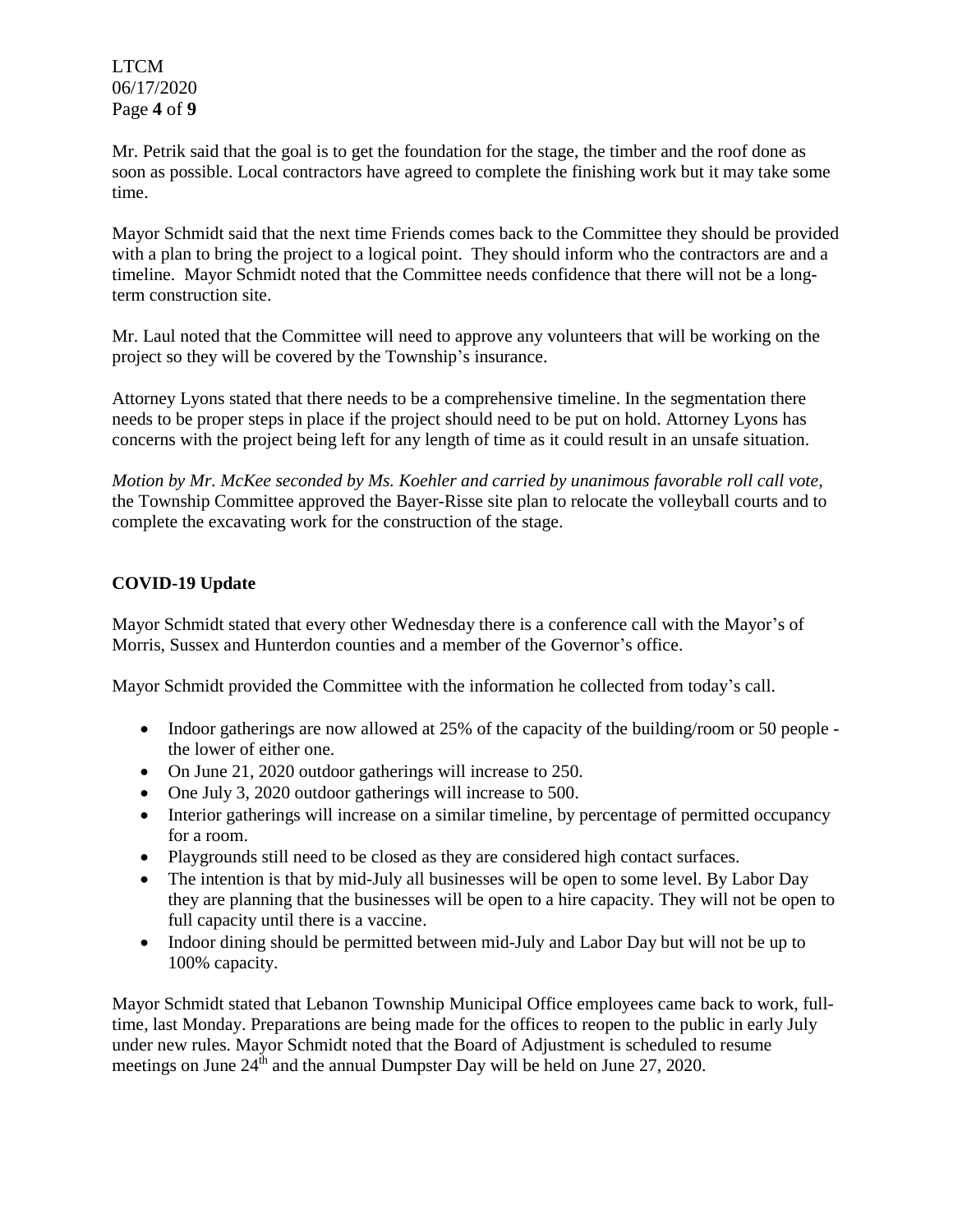LTCM 06/17/2020 Page **5** of **9**

Mayor Schmidt stated that Lebanon Township has remained flat with 16 confirmed cases of COVID-19 amongst the residents with no reported deaths.

Ms. Koehler suggested having a plan in place if one of the Township's public meeting has attendance that exceeds the number of individuals permitted in the meeting room at one time. Discussion was held.

## **ADMINISTRATOR UPDATE**

Mr. Barberio said that the Personnel Policy and Procedure Manual is close to completion. He will be sending Attorney Lyons for review.

Mr. Barberio said that the harassment training has been postponed due to COVID-19. He reached out to Statewide to see if they provide virtual training but they do not. They will come in to do a training with social distancing or stagger training sessions, however.

Mr. Barberio said that monthly staff meetings will begin in mid to late July.

Mr. Barberio has received emails regarding sporting activities resuming in the Township. He will be putting a memo together to be sent to the residents based on Executive Order 152 and NJ Department of Health regulations.

Mr. Barberio said that the bid notice for the Sliker and Anthony Road Project will go out tomorrow with a July 22 bid opening date.

Mr. Barberio said that it has been difficult to get PPE but today he purchased hand sanitizer and disinfectant. Masks were ordered also.

Ms. Koehler asked how the Township is handling the use of the pavilion now that the outside gathering numbers are increasing. Mayor Schmidt stated that the Township is taking reservations at this time. The renters are informed that they must comply with the regulations that are in place at the time of the event. Mr. Laul said that that pavilion and bathrooms will be open only for scheduled events.

## **NEW BUSINESS**

## **Hire Clerical Employee**

Mayor Schmidt stated that the clerical support employee resigned for personal reasons. The employee provided clerical support to the Zoning Officer and for general filing.

*Motion by Mr. Laul, seconded by Ms. Koehler and carried by unanimous favorable roll call vote, the* Township Committee authorized advertising for a clerical support employee at a \$11.00 - \$15.00 per hour depending on experience.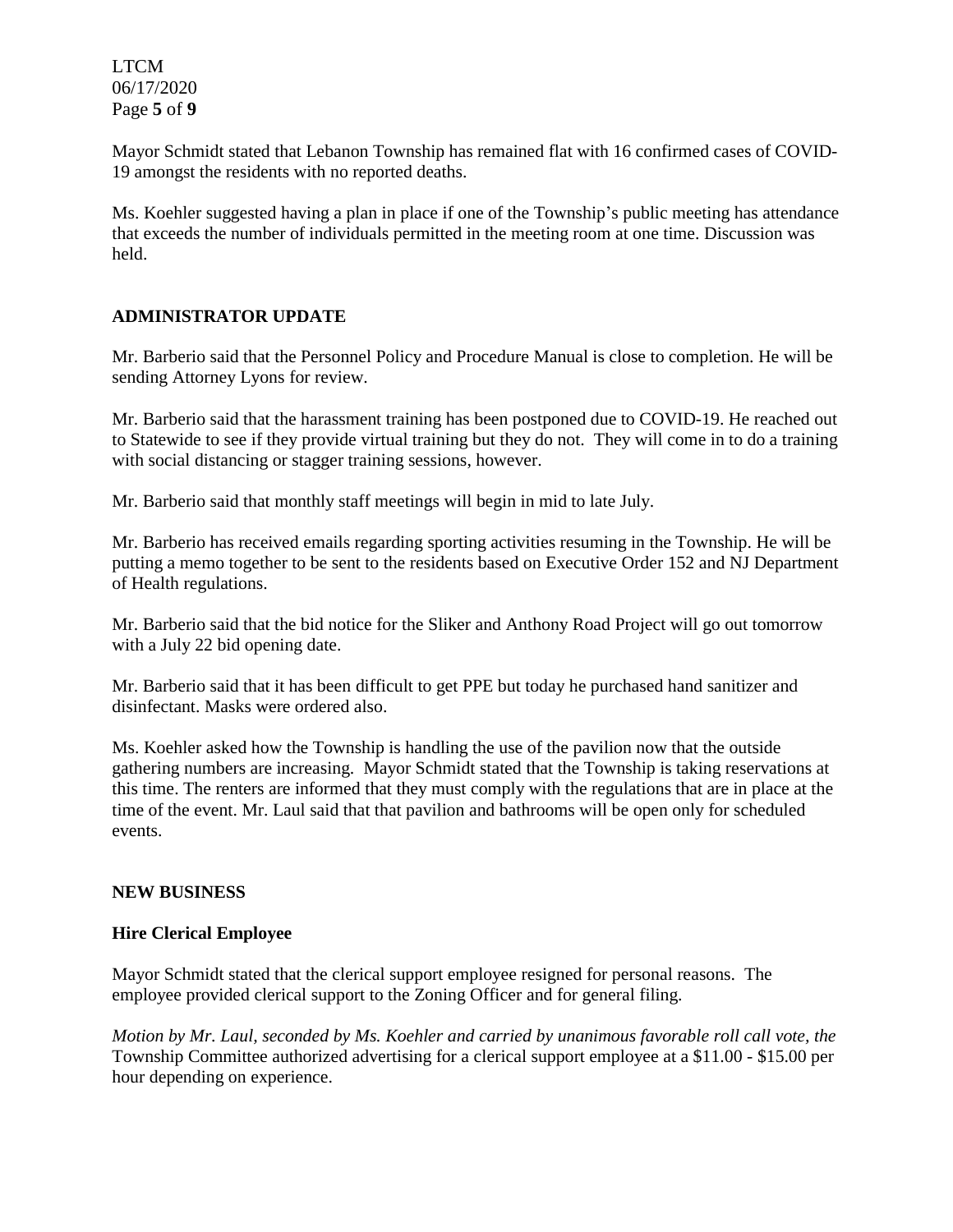LTCM 06/17/2020 Page **6** of **9**

## **PRESENTATION OF VOUCHERS**

Committee Members provided a description of vouchers exceeding \$1000.00.

*Motion by Ms. Koehler, seconded by Mr. Laul and carried by unanimous favorable roll call vote, the* Township Committee approved the June 3, 2020 bill list in the amount \$ 96,955.57

## **CORRESPONDENCE**

- a. Curator's Report
- b. Tax Collector's Report

# **PUBLIC COMMENTS**

*Motion by Ms. Koehler, seconded by Mr. McKee and carried by unanimous favorable roll call vote,* the Township Committee opened the Public Comment portion of the meeting at 7:47 p.m.

Ms. Laramie Silber asked if the Township Committee will continue holding their public meetings remotely so the residents can participate from home. Mayor Schmidt stated that for the foreseeable future the Township will continue with remote meetings. Possibly by the second meeting in July the public may be able to attend the meetings in person. Attorney Lyons said that once the Executive Orders are lifted the option to participate remotely may be lifted.

Ms. Silber informed the Committee that there has been a lot of construction traffic on Musconetcong River Road. Mayor Schmidt stated that he believes that the traffic may relate to the closing of Route 513 for the bridge project. The Mayor will inform the Police Chief of the problem.

*Motion by Ms. Koehler, seconded by Mr. Laul and carried by unanimous favorable roll call vote, the* Township Committee closed the public comment portion of the meeting at 7:55 p.m.

## **EXECUTIVE SESSION**

*Motion by Ms. Koehler, seconded by Mr. Laul and carried by unanimous favorable roll call vote,* the Township Committee approved Resolution No. 45-2020 and convened into executive session at 7:56 p.m. Action may be taken.

# TOWNSHIP OF LEBANON COUNTY OF HUNTERDON STATE OF NEW JERSEY RESOLUTION NO. 45-2020 RESOLUTION AUTHORIZING EXECUTIVE SESSION

WHEREAS, the Open Public Meetings Act; *N.J.S.A.* 10:4-6 *et seq*., declares it to be the public policy of the State to insure the right of citizens to have adequate advance notice of and the right to attend meetings of public bodies at which business affecting the public is discussed or acted upon; and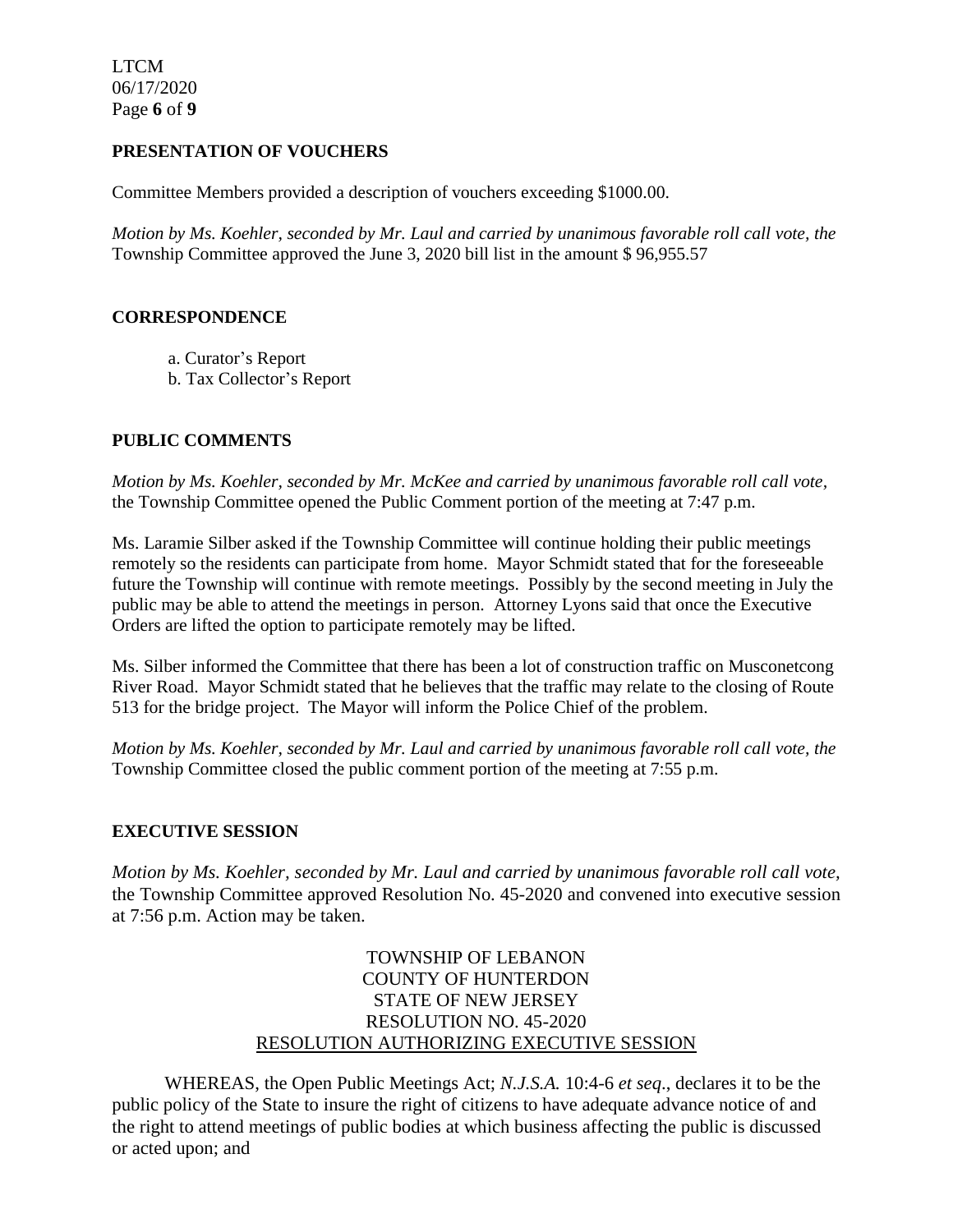LTCM 06/17/2020 Page **7** of **9**

WHEREAS, the Open Public Meetings Act also recognizes exceptions to the right of the public to attend portions of such meetings; and

WHEREAS, the Mayor and Committee find it necessary to conduct an executive session closed to the public as permitted by the *N.J.S.A*. 40:4-12; and

WHEREAS, the Mayor and Committee will reconvene in public session at the conclusion of the executive session;

NOW, THEREFORE, BE IT RESOLVED by the Mayor and Committee of the Township of Lebanon, County of Hunterdon, State of New Jersey that they will conduct an executive session to discuss the following topic(s) as permitted by *N.J.S.A*. 40:4-12:

\_\_\_\_\_\_A matter which Federal Law, State Statute or Rule of Court requires be kept confidential or excluded from discussion in public (Provision relied upon:\_\_\_\_\_\_\_\_\_\_\_\_\_\_\_\_\_\_\_\_\_\_\_\_\_\_\_\_\_\_\_\_\_\_\_\_\_\_\_\_\_\_\_\_\_\_\_\_\_\_\_\_\_);

\_\_\_\_\_\_A matter where the release of information would impair a right to receive funds from the federal government;

\_\_\_\_\_\_A matter whose disclosure would constitute an unwarranted invasion of individual privacy;

 $X$  A collective bargaining agreement, or the terms and conditions thereof (Specify contract: **CWA Local 1040**);

A matter involving the purpose, lease or acquisition of real property with public funds, the setting of bank rates or investment of public funds where it could adversely affect the public interest if discussion of such matters were disclosed; Real Estate Acquisitions

Tactics and techniques utilized in protecting the safety and property of the public provided that their disclosure could impair such protection;

\_\_\_\_\_\_Investigations of violations or possible violations of the law;

Pending or anticipated litigation or contract negotiation in which the public body is or may become a party; (The general nature of the litigation or contract negotiations is:

\_\_\_Professional Service Contracts\_\_\_\_\_\_. The public disclosure of such information at this time would have a potentially negative impact on the municipality's position in the litigation or negotiation; therefore this information will be withheld until such time as the matter is concluded or the potential for negative impact no longer exists.)

 X Matters falling within the attorney-client privilege, to the extent that confidentiality is required in order for the attorney to exercise his or her ethical duties as a lawyer; (The general nature of the matter is:  $OR$  the public disclosure of such information at this time would have a potentially negative impact on the municipality's position with respect to the matter being discussed; therefore this information will be withheld until such time as the matter is concluded or the potential for negative impact no longer exists.*)*; **June 3, 2020 Executive Session Minutes**

 X Matters involving the employment, appointment, termination of employment, terms and conditions of employment, evaluation of the performance, promotion or disciplining of any specific prospective or current public officer or employee of the public body, where all individual employees or appointees whose rights could be adversely affected have not requested in writing that the matter(s) be discussed at a public meeting; (The employee(s) and/or general nature of discussion is: **Tax Collector Interview** Union Contract CWA Local 1040 the public disclosure of such information at this time would violate the employee(s) privacy rights; therefore this information will be withheld until such time as the matter is concluded or the threat to privacy rights no longer exists.;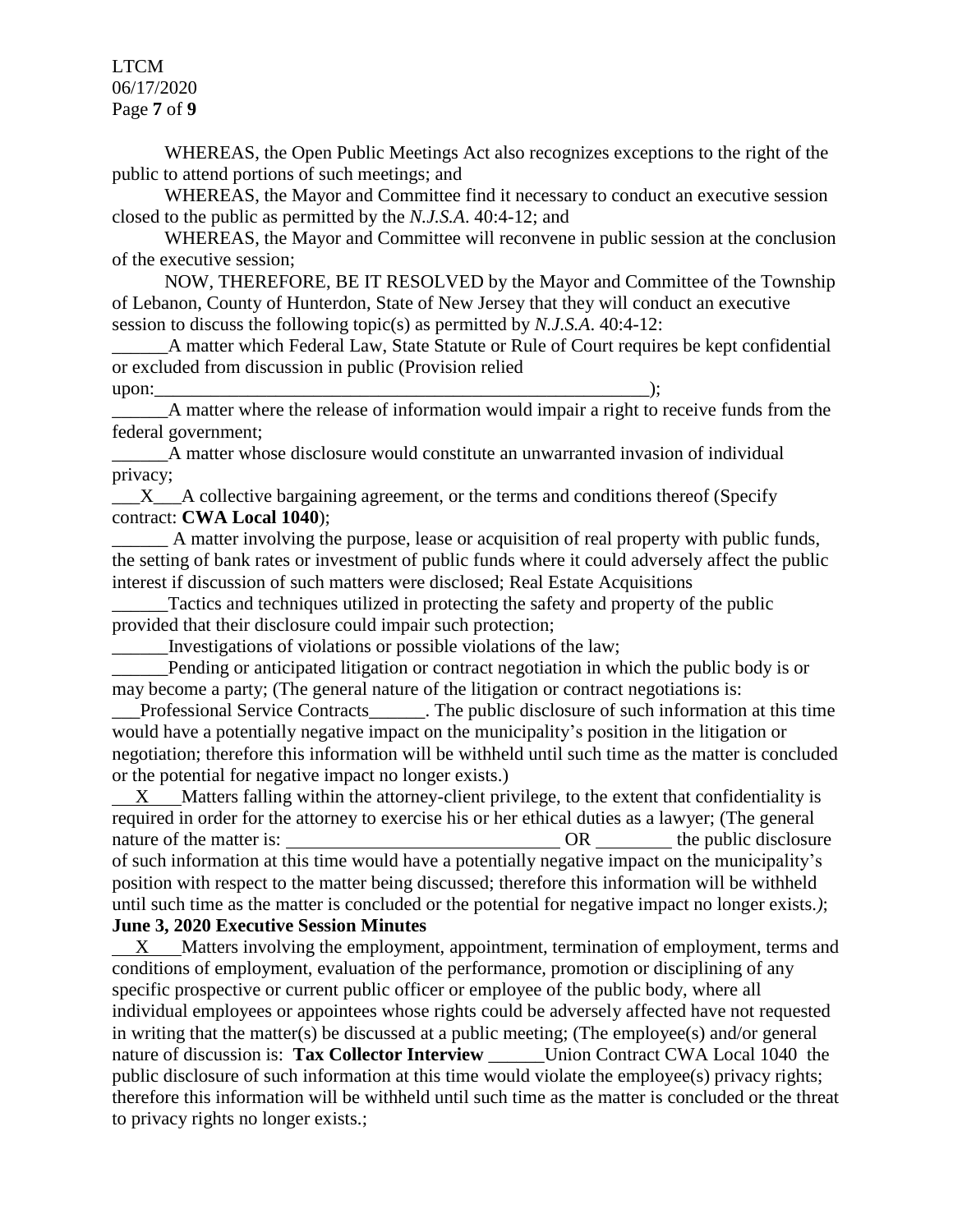LTCM 06/17/2020 Page **8** of **9**

Deliberation occurring after a public hearing that may result in the imposition of a specific civil penalty or loss of a license or permit;

BE IT FURTHER RESOLVED that the Mayor and Committee hereby declare that their discussion of the subject(s) identified above may be made public at a time when the Township Attorney advises them that the disclosure of the discussion will not detrimentally affect any right, interest or duty of the Township or any other entity with respect to said discussion. BE IT FURTHER RESOLVED that the Mayor and Committee, for the reasons set forth above, hereby declare that the public is excluded from the portion of the meeting during which the above discussion shall take place.

The public meeting reconvened at 9:38 p.m.

## **Minutes of the Executive Session Meetings of June 3, 2020**

*Motion by Ms. Koehler, seconded by Mr. Laul and carried by unanimous favorable roll call vote,* the Township Committee approved minutes of the Executive Session Meetings of June 3, 2020 as amended.

### **Resolution No. 44-2020**

*Motion by Ms. Koehler, seconded by Mr. Laul and carried by unanimous favorable roll call vote,* the Township Committee approved Resolution No. 44-2020 as amended by the Township Attorney and written below. Said Contract will be amended to delete "Draft" and in paragraph 2 the resolution will be specified as 44-2020.

## TOWNSHIP OF LEBANON HUNTERDON COUNTY, NEW JERSEY RESOLUTION NO. 44-2020 RESOLUTION APPOINTING A CERTIFIED TAX COLLECTOR

WHEREAS, the Township Committee of the Township of Lebanon received numerous applications for the advertised position described as Certified Tax Collector; and

WHEREAS, the Township Committee believes that Ann Marie Silvia CTC, is the most qualified individual to serve as the Certified Tax Collector for the Township of Lebanon.

NOW, THEREFORE, BE IT RESOLVED by the Township Committee of the Township of Lebanon, County of Hunterdon and State of New Jersey, that Ann Marie Silvia, CTC, is appointed Certified Tax Collector, effective June 17, 2020, to fulfill the remaining term of Kris Boxwell per N.J.S.A. 40A:9-145.1. The term expires on December 31, 2020.

BE IT FURTHER RESOLVED by the Township Committee of the Township of Lebanon, County of Hunterdon and State of New Jersey, that the Tax Collector annual salary will be \$28,000 pro rated from the effective date above through December 31, 2020 under the terms set forth in the Tax Collector's Contract attached hereto as Exhibit A.